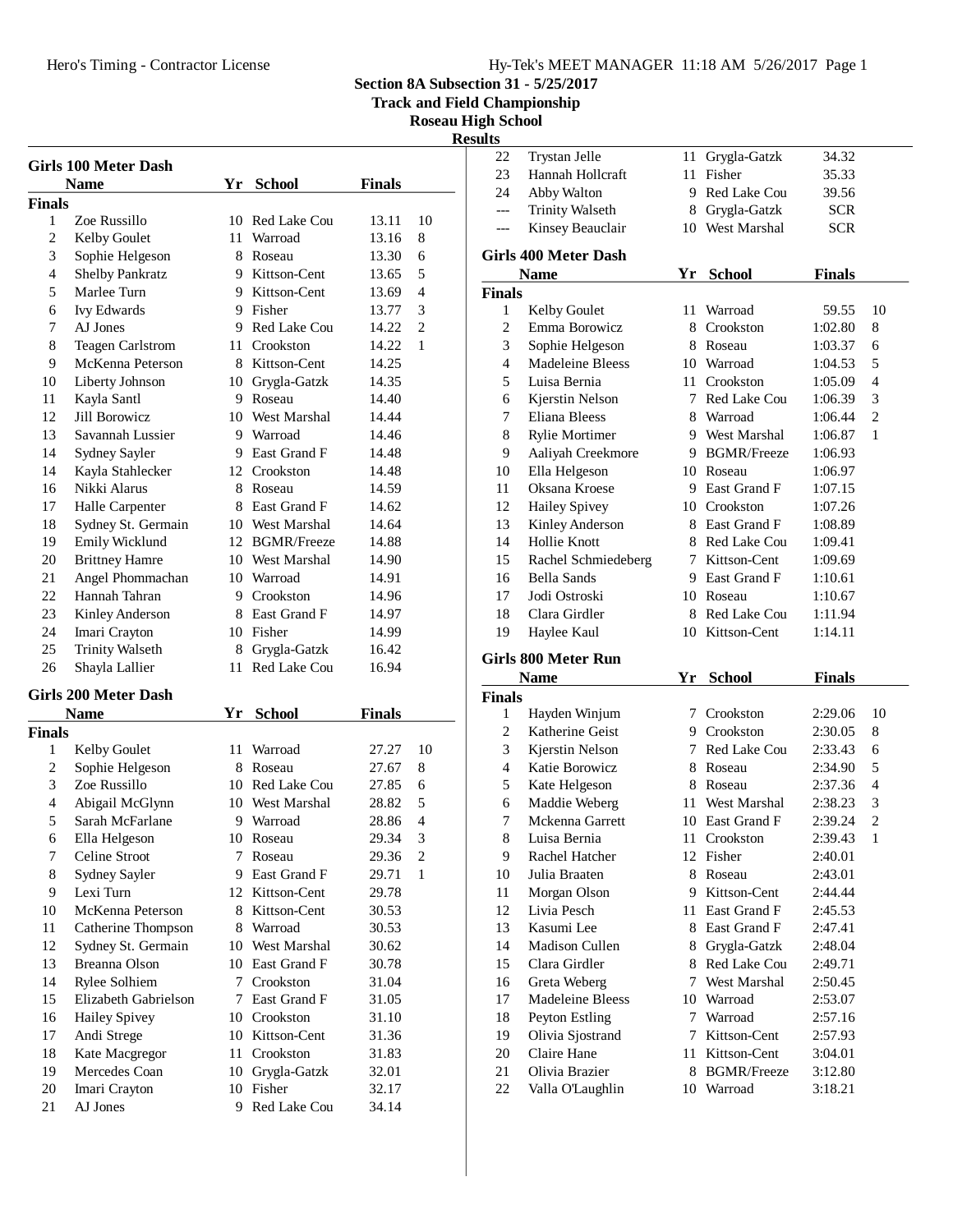Hero's Timing - Contractor License

j.

|  |  |  | Hy-Tek's MEET MANAGER 11:18 AM 5/26/2017 Page 2 |  |  |  |
|--|--|--|-------------------------------------------------|--|--|--|
|--|--|--|-------------------------------------------------|--|--|--|

**Section 8A Subsection 31 - 5/25/2017**

**Track and Field Championship**

**Roseau High School**

**Results**

|                          | Girls 1600 Meter Run<br><b>Name</b> |    | Yr School       | <b>Finals</b> |                |
|--------------------------|-------------------------------------|----|-----------------|---------------|----------------|
|                          |                                     |    |                 |               |                |
| <b>Finals</b>            |                                     |    |                 |               |                |
| 1                        | Mckenna Langerud                    | 10 | East Grand F    | 5:43.64       | 10             |
| 2                        | Emma Brunelle                       | 12 | Warroad         | 5:45.04       | 8              |
| 3                        | Cassidy Lizakowski                  |    | 12 West Marshal | 5:48.43       | 6              |
| $\overline{\mathcal{L}}$ | Macy Haugen                         |    | 7 West Marshal  | 5:56.07       | 5              |
| 5                        | Rebecca Heppner                     |    | 10 Warroad      | 5:56.10       | $\overline{4}$ |
| 6                        | <b>Reese Strand</b>                 |    | 10 Roseau       | 6:02.29       | 3              |
| 7                        | Casey Osowski                       |    | 7 West Marshal  | 6:04.14       | $\overline{2}$ |
| 8                        | Mariah Huglen                       |    | 8 Roseau        | 6:12.87       | 1              |
| 9                        | Gracie Coulter                      |    | 9 East Grand F  | 6:19.32       |                |
| 10                       | Amelia Overgaard                    |    | 7 Crookston     | 6:25.36       |                |
| 11                       | Maria Kroeber                       |    | 9 Fisher        | 6:32.47       |                |
| 12                       | Ashley Olson                        |    | 8 BGMR/Freeze   | 6:36.13       |                |
| 13                       | Brinna Egeland                      |    | 9 Crookston     | 6:37.92       |                |
| 14                       | Josie Steen                         |    | 9 Kittson-Cent  | 6:44.32       |                |
| 15                       | Madison Hoiland                     | 7  | Crookston       | 6:56.00       |                |
| 16                       | Karina Fredrickson                  | 11 | Roseau          | 7:07.18       |                |
|                          | Girls 3200 Meter Run                |    |                 |               |                |
|                          | <b>Name</b>                         |    | Yr School       | <b>Finals</b> |                |
| <b>Finals</b>            |                                     |    |                 |               |                |
| 1                        | Ellie Nelson                        | 11 | Roseau          | 12:11.75      | 10             |
| $\overline{c}$           | Emma Brunelle                       |    | 12 Warroad      | 12:27.79      | 8              |
| 3                        | Marin Garrett                       |    | 8 East Grand F  | 12:32.43      | 6              |
| 4                        | Thea Oman                           |    | 10 Crookston    | 13:02.86      | 5              |
| 5                        |                                     |    | 8 East Grand F  | 13:14.81      | 4              |
| 6                        | Quincie Floden                      |    | 7 East Grand F  | 13:21.06      | 3              |
| 7                        | Morgan Kovar<br><b>Brooke Olson</b> |    | 7 BGMR/Freeze   | 13:34.37      | $\overline{c}$ |
|                          |                                     |    |                 |               |                |
| 8                        | Macy Haugen                         |    | 7 West Marshal  | 13:41.50      | 1              |
| 9                        | Casey Osowski                       |    | 7 West Marshal  | 13:45.96      |                |
| 10                       | Rebecca Heppner                     |    | 10 Warroad      | 13:50.87      |                |
| 11                       | Maria Kroeber                       | 9  | Fisher          | 14:15.08      |                |
| 12                       | <b>Audrey Harbott</b>               |    | 9 Crookston     | 14:56.71      |                |
| 13                       | Ranae Pageler                       | 12 | West Marshal    | 17:43.16      |                |
|                          | <b>Girls 100 Meter Hurdles</b>      |    |                 |               |                |
|                          | Name                                | Yr | School          | <b>Finals</b> |                |
| <b>Finals</b>            |                                     |    |                 |               |                |
| 1                        | Maddie Jerome                       |    | 12 Roseau       | 16.53         | 10             |
| $\overline{c}$           | Aleece Durbin                       | 11 | Crookston       | 16.74         | 8              |
| 3                        | Makenzie Williams                   |    | 10 Red Lake Cou | 17.03         | 6              |
| $\overline{\mathcal{L}}$ | Avery Kovar                         |    | 10 East Grand F | 17.40         | 5              |
| 5                        | Kandis Krantz                       | 12 | West Marshal    | 17.41         | 4              |
| 6                        | <b>Emily Pederson</b>               |    | 8 West Marshal  | 17.95         | 3              |
| 7                        | Megan LaCrosse                      | 11 | Red Lake Cou    | 17.97         | $\overline{2}$ |
| 8                        | Ashley Longtin                      |    | 12 Red Lake Cou | 17.98         | 1              |
| 9                        | Breanna Kressin                     |    | 7 Crookston     | 17.98         |                |
| 10                       | Savannah Vasek                      |    | 10 East Grand F | 18.37         |                |
| 11                       | Katelyn Wagner                      |    | 11 Crookston    | 18.38         |                |
| 12                       | Dezi Bushaw                         |    | 9 East Grand F  | 18.45         |                |
| 13                       | <b>Elizabeth Grove</b>              | 11 | Warroad         | 18.59         |                |
|                          |                                     |    |                 |               |                |
| 14                       | Rylie Bjerklie                      | 9  | Roseau          | 18.80         |                |

| 15            | Emma Barth                            | 7 | <b>BGMR/Freeze</b>     | 20.50         |                |
|---------------|---------------------------------------|---|------------------------|---------------|----------------|
| 16            | <b>Greta Novacek</b>                  |   | 10 BGMR/Freeze         | 20.67         |                |
| 17            | Avianna Heppner                       | 7 | Warroad                | 23.42         |                |
|               |                                       |   |                        |               |                |
|               | <b>Girls 300 Meter Hurdles</b>        |   |                        |               |                |
|               | <b>Name</b>                           |   | Yr School              | <b>Finals</b> |                |
| <b>Finals</b> |                                       |   |                        |               |                |
| 1             | Maddie Jerome                         |   | 12 Roseau              | 46.64         | 10             |
| 2             | Aleece Durbin                         |   | 11 Crookston           | 47.96         | 8              |
| 3             | Ivy Edwards                           |   | 9 Fisher               | 49.55         | 6              |
| 4             | Shelby Pankratz                       |   | 9 Kittson-Cent         | 49.60         | 5              |
| 5             | Kandis Krantz                         |   | 12 West Marshal        | 51.02         | 4              |
| 6             | Megan LaCrosse                        |   | 11 Red Lake Cou        | 51.70         | 3              |
| 7             | Rylie Bjerklie                        |   | 9 Roseau               | 51.82         | $\overline{c}$ |
| 8             | Maddi Mitzel                          |   | 9 Fisher               | 51.95         | 1              |
| 9             | Katelyn Wagner                        |   | 11 Crookston           | 53.54         |                |
| 10            | Avery Kovar                           |   | 10 East Grand F        | 55.12         |                |
| 11            | Dezi Bushaw                           |   | 9 East Grand F         | 55.12         |                |
| 12            | Breanna Kressin                       |   | 7 Crookston            | 55.54         |                |
| 13            | <b>Madison Derosier</b>               |   | 11 Red Lake Cou        | 55.80         |                |
| 14            | Halle Carpenter                       |   | 8 East Grand F         | 56.11         |                |
| 15            | Julia Bernstein                       |   | 10 Red Lake Cou        | 57.66         |                |
| 16            | Avianna Heppner                       |   | 7 Warroad              | 58.43         |                |
| 17            | Elizabeth Grove                       |   | 11 Warroad             | 58.52         |                |
| 18            | <b>Greta Novacek</b>                  |   | 10 BGMR/Freeze         | 1:02.01       |                |
| 19            | Greta Lee                             | 7 | <b>BGMR/Freeze</b>     | 1:04.43       |                |
|               |                                       |   |                        |               |                |
|               |                                       |   |                        |               |                |
|               | Girls 4x100 Meter Relay               |   |                        |               |                |
|               | Team                                  |   | <b>Relay</b>           | <b>Finals</b> |                |
| <b>Finals</b> |                                       |   |                        |               |                |
| 1             | <b>Red Lake County</b>                |   |                        | 51.62         | 10             |
|               | 1) AJ Jones 9                         |   | 2) Julia Bernstein 10  |               |                |
|               | 3) Makenzie Williams 10               |   | 4) Zoe Russillo 10     |               |                |
| 2             | West Marshall                         |   |                        | 53.34         | 8              |
|               | 1) Jill Borowicz 10                   |   | 2) Emily Pederson 8    |               |                |
|               | 3) Maddie Weberg 11                   |   | 4) Abigail McGlynn 10  |               |                |
| 3             | Kittson-Central                       |   |                        | 53.74         | 6              |
|               | 1) Shelby Pankratz 9                  |   | 2) Andi Strege 10      |               |                |
|               | 3) Lexi Turn 12                       |   | 4) Marlee Turn 9       |               |                |
| 4             | Roseau                                |   |                        | 53.98         | 5              |
|               | 1) Celine Stroot 7                    |   | 2) Kiley Borowicz 12   |               |                |
|               | 3) Lindsey Santl 12                   |   | 4) Ella Helgeson 10    |               |                |
| 5             | <b>East Grand Forks</b>               |   |                        | 54.10         | 4              |
|               | 1) Savannah Vasek 10                  |   | 2) Laura Farder 9      |               |                |
|               | 3) Sydney Sayler 9                    |   | 4) Tiffany Hanson 11   |               |                |
| 6             | Crookston                             |   |                        | 55.84         | 3              |
|               | 1) Teagen Carlstrom 11                |   | 2) Rylee Solhiem 7     |               |                |
|               | 3) Esperanza Rodriguez 11             |   | 4) Kayla Stahlecker 12 |               |                |
| 7             | Warroad                               |   |                        | 57.45         | 2              |
|               | 1) Savannah Lussier 9                 |   | 2) Angel Phommachan 10 |               |                |
|               | 3) Nevaeh Sabouathone 9               |   | 4) August Bushy 9      |               |                |
| 8             | <b>BGMR/Freeze</b><br>1) Emma Barth 7 |   | 2) Emily Wicklund 12   | 58.90         | 1              |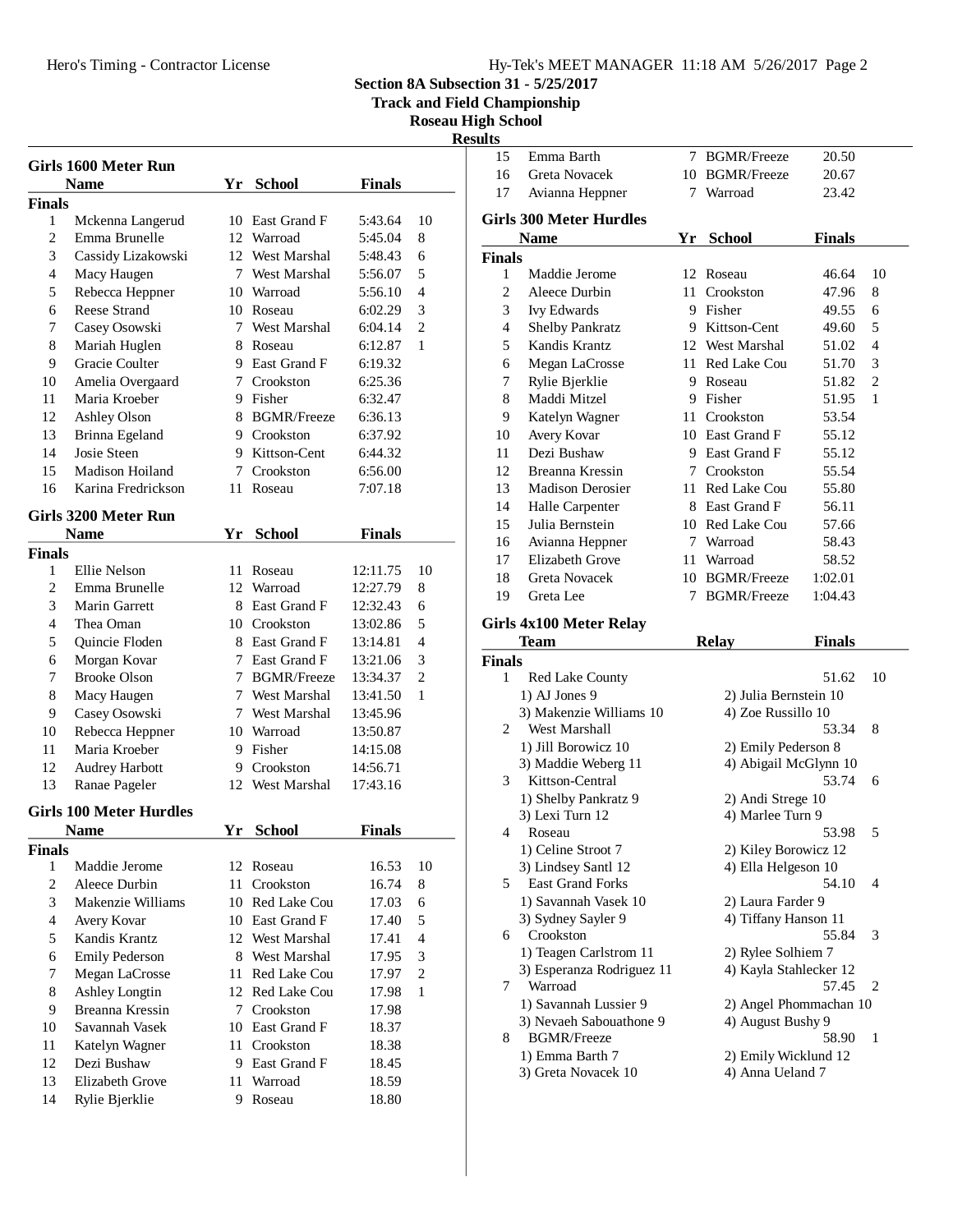Hero's Timing - Contractor License

1) Anna Ueland 7 2) Greta Lee 7

**Girls 4x800 Meter Relay**

**Girls High Jump**

**Finals**

3) Ashley Olson 8 4) Aaliyah Creekmore 9

**Team Relay Finals**

1 East Grand Forks 10:02.37 10 1) Mckenna Garrett 10 2) Gracie Coulter 9 3) Marin Garrett 8 4) Mckenna Langerud 10 Crookston2 10:04.95 8 1) Thea Oman 10 2) Katherine Geist 9 3) Emma Borowicz 8 4) Hayden Winjum 7 Roseau3 10:35.83 6 1) Kate Helgeson 8 2) Katie Borowicz 8 3) Reese Strand 10 4) Jodi Ostroski 10 4 West Marshall 11:10.35 5 1) Maddie Weberg 11 2) Cassidy Lizakowski 12 3) Greta Weberg 7 4) Kailyn Hrynyshyn 12 5 BGMR/Freeze 12:15.48 4 1) Ashley Olson 8 2) Brooke Olson 7 3) Olivia Brazier 8 4) Greta Lee 7

6 Warroad 12:29.93 3 1) Kamara Brunelle 10 2) Ashley Johnson 12 3) Peyton Estling 7 4) Hannah Corneliusen 9

**Name Yr School Finals**

1 Ashley Longtin 12 Red Lake Cou 5-02.00 10 2 Jenna Porter 12 Crookston 4-10.00 8 3 Kate Helgeson 8 Roseau 4-08.00 5.5 3 Kylie Hanson 8 West Marshal 4-08.00 5.5 5 Ashley Olson 8 BGMR/Freeze 4-08.00 4 6 Kacie Borowicz 10 Roseau 4-08.00 2.5 6 Jessica Remer 10 Fisher 4-08.00 2.5 8 Livia Pesch 11 East Grand F 4-08.00 1 9 Holly Steer 11 West Marshal 4-06.00 9 Makenzie Williams 10 Red Lake Cou 4-06.00 11 Rylie Bjerklie 9 Roseau 4-06.00 12 Shelby Durand 9 West Marshal 4-04.00 12 Oksana Kroese 9 East Grand F 4-04.00 14 Katelyn Wagner 11 Crookston 4-04.00 15 Hannah Hollcraft 11 Fisher 4-04.00 16 Mckenna Garrett 10 East Grand F 4-04.00 17 Mallori Davis 12 Kittson-Cent 4-02.00 17 Rachel Schmiedeberg 7 Kittson-Cent 4-02.00 19 Madison Hoiland 7 Crookston 4-02.00 --- Tereza Hruba 9 Warroad MH --- Julia Bernstein 10 Red Lake Cou NH --- Catherine Thompson 8 Warroad NH

West Marshall 4:47.14 2 1) Cassidy Lizakowski 12 2) Rylie Mortimer 9 3) Greta Weberg 7 4) Kailyn Hrynyshyn 12 8 BGMR/Freeze 4:53.38 1

**Section 8A Subsection 31 - 5/25/2017**

**Track and Field Championship**

**Roseau High School**

**Results**

**Finals**

## **Finals ... (Girls 4x100 Meter Relay) Team Relay Finals** 9 Grygla-Gatzke 58.91 1) Chloe Kuznia 8 2) Morgan Burns 9 3) Mercedes Coan 10 4) Liberty Johnson 10 **Girls 4x200 Meter Relay Team Relay Finals Finals** 1 Roseau 1:53.01 10 1) Kiley Borowicz 12 2) Kacie Borowicz 10 3) Lindsey Santl 12 4) Celine Stroot 7 2 East Grand Forks 1:53.09 8 1) Elizabeth Gabrielson 7 2) Avery Kovar 10 3) Tiffany Hanson 11 4) Laura Farder 9 3 West Marshall 1:54.40 6 1) Kailyn Hrynyshyn 12 2) Kandis Krantz 12 3) Sydney St. Germain 10 4) Abigail McGlynn 10 4 Warroad 1:56.43 5 1) Catherine Thompson 8 2) Eliana Bleess 8 3) Savannah Lussier 9 4) Sarah McFarlane 9 5 Kittson-Central 1:56.83 4 1) Andi Strege 10 2) Morgan Olson 9 3) Lexi Turn 12 4) Marlee Turn 9 6 Crookston 1:56.86 3 1) Teagen Carlstrom 11 2) Hailey Spivey 10 3) Rylee Solhiem 7 4) Esperanza Rodriguez 11 7 BGMR/Freeze 2:02.95 2 1) Emma Barth 7 2) Emily Wicklund 12 3) Anna Ueland 7 4) Aaliyah Creekmore 9 8 Grygla-Gatzke 2:04.77 1 1) Chloe Kuznia 8 2) Trinity Walseth 8 3) Madison Cullen 8 4) Morgan Burns 9 **Girls 4x400 Meter Relay Team Relay Finals Finals** 1 Roseau 4:13.42 10 1) Kiley Borowicz 12 2) Lindsey Santl 12 3) Maddie Jerome 12 4) Kacie Borowicz 10 Crookston2 4:13.53 8 1) Aleece Durbin 11 2) Katherine Geist 9<br>3) Emma Borowicz 8 4) Hayden Winjum 7 4) Hayden Winjum 7 3 East Grand Forks 4:23.49 6 1) Laura Farder 9 2) Tiffany Hanson 11 3) Kinley Anderson 8 4) Mckenna Langerud 10 4 Fisher 4:26.28 5 1) Ivy Edwards 9 2) Rachel Hatcher 12<br>
3) Maddi Mitzel 9 4) Jessica Remer 10 4) Jessica Remer 10 5 Warroad 4:39.37 4 1) Madeleine Bleess 10 2) Sarah McFarlane 9 3) Eliana Bleess 8 4) Elizabeth Grove 11 6 Red Lake County 4:42.23 3

1) Clara Girdler 8 2) Madison Derosier 11 3) Kjerstin Nelson 7 4) Julia Bernstein 10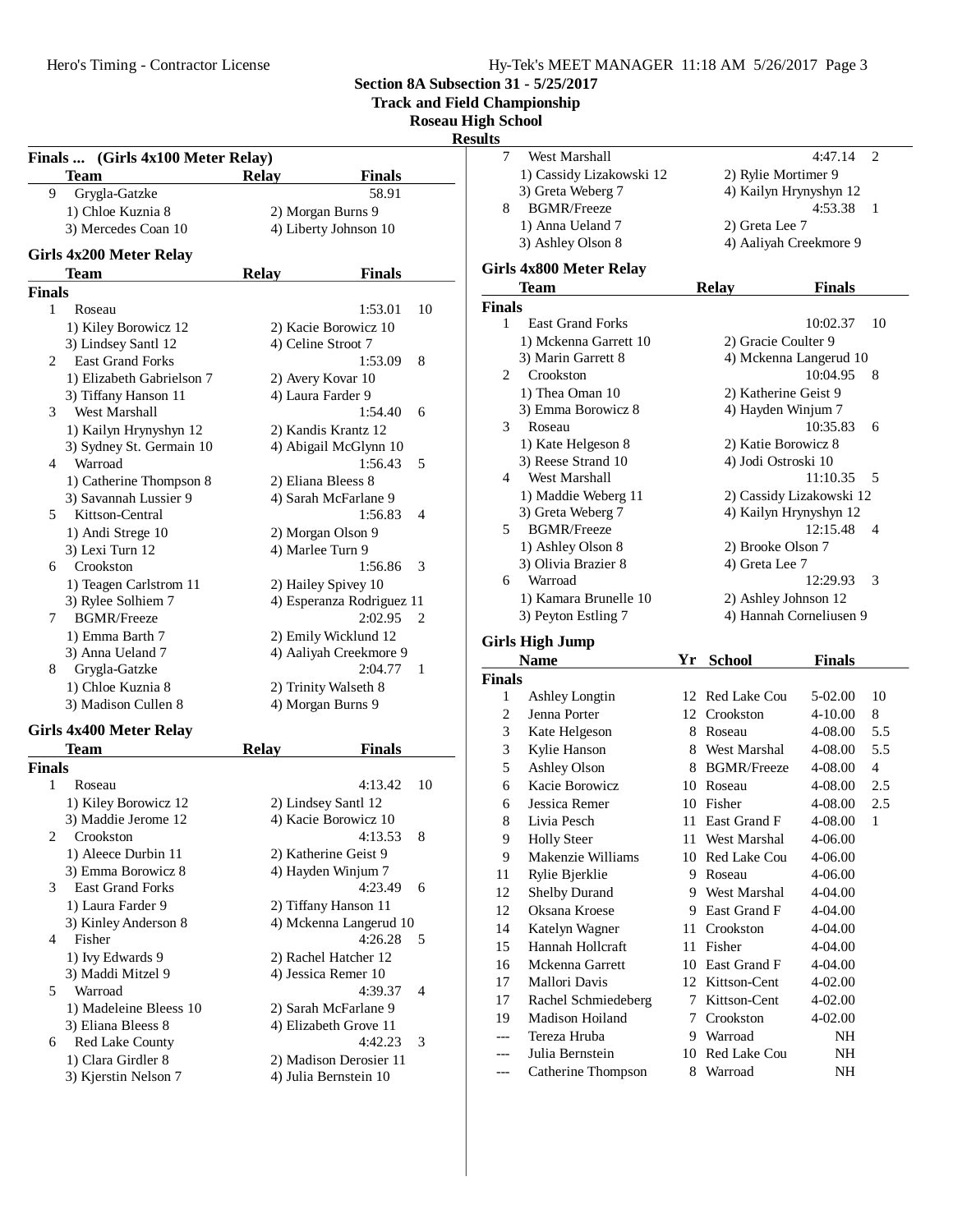Hero's Timing - Contractor License

**Section 8A Subsection 31 - 5/25/2017**

**Track and Field Championship**

**Roseau High School**

**Results**

| <b>Girls Pole Vault</b> |                          |     |                     |               |                |  |  |
|-------------------------|--------------------------|-----|---------------------|---------------|----------------|--|--|
|                         | <b>Name</b>              |     | Yr School           | <b>Finals</b> |                |  |  |
| Finals                  |                          |     |                     |               |                |  |  |
| 1                       | Katie Borowicz           | 8.  | Roseau              | 9-04.00       | 10             |  |  |
| $\overline{c}$          | Mikayla Bolduc           |     | 10 West Marshal     | 8-04.00       | 8              |  |  |
| 3                       | Sophie Helgeson          |     | 8 Roseau            | 7-04.00       | 6              |  |  |
| 4                       | Kandis Krantz            |     | 12 West Marshal     | 6-10.00       | 5              |  |  |
| 5                       | Chelsey Afshari          |     | 9 East Grand F      | 6-10.00       | 4              |  |  |
| 6                       | <b>Teagen Carlstrom</b>  |     | 11 Crookston        | 6-10.00       | 3              |  |  |
| 7                       | Elizabeth Gabrielson     |     | 7 East Grand F      | 6-04.00       | $\overline{c}$ |  |  |
| 8                       | <b>Emily Jensen</b>      |     | 9 Warroad           | 6-04.00       | 1              |  |  |
| 9                       | Kamara Brunelle          |     | 10 Warroad          | 6-04.00       |                |  |  |
|                         | Kinzie Gullikson         |     | 10 West Marshal     | NH            |                |  |  |
|                         |                          |     |                     |               |                |  |  |
|                         | Girls Long Jump          |     |                     |               |                |  |  |
|                         | <b>Name</b>              |     | Yr School           | <b>Finals</b> |                |  |  |
| Finals                  |                          |     |                     |               |                |  |  |
| 1                       | Aleece Durbin            | 11. | Crookston           | 16-06.00      | 10             |  |  |
| $\overline{c}$          | Jill Borowicz            |     | 10 West Marshal     | 15-09.50      | 8              |  |  |
| 3                       | Maddie Jerome            |     | 12 Roseau           | 15-04.50      | 6              |  |  |
| 4                       | Megan LaCrosse           |     | 11 Red Lake Cou     | 15-03.50      | 5              |  |  |
| 5                       | Oksana Kroese            |     | 9 East Grand F      | 15-03.00      | 4              |  |  |
| 6                       | Hayden Winjum            |     | 7 Crookston         | 15-02.50      | 3              |  |  |
| 7                       | <b>Emily Pederson</b>    |     | 8 West Marshal      | 14-10.25      | $\overline{c}$ |  |  |
| 8                       | Kacie Borowicz           |     | 10 Roseau           | 14-09.75      | 1              |  |  |
| 9                       | <b>Shelby Pankratz</b>   |     | 9 Kittson-Cent      | 14-09.00      |                |  |  |
| 10                      | Aaliyah Creekmore        |     | 9 BGMR/Freeze       | 14-04.75      |                |  |  |
| 11                      | Morgan Olson             |     | 9 Kittson-Cent      | 14-03.50      |                |  |  |
| 12                      | Rylie Mortimer           |     | 9 West Marshal      | 14-02.00      |                |  |  |
| 13                      | AJ Jones                 |     | 9 Red Lake Cou      | 13-08.25      |                |  |  |
| 14                      | Savannah Lussier         |     | 9 Warroad           | 13-05.75      |                |  |  |
| 15                      | Clara Girdler            |     | 8 Red Lake Cou      | 13-03.50      |                |  |  |
| 16                      | Jenna Porter             | 12  | Crookston           | 13-03.25      |                |  |  |
| 17                      | Kassidy Jordheim         |     | East Grand F        | 12-11.25      |                |  |  |
| 18                      | Julia Braaten            |     | 8 Roseau            | 12-10.50      |                |  |  |
| 19                      | McKenna Peterson         |     | 8 Kittson-Cent      | 12-08.25      |                |  |  |
| 20                      | <b>Tiffany Hanson</b>    |     | 11 East Grand F     | 12-03.00      |                |  |  |
| 21                      | Elizabeth Grove          | 11  | Warroad             | 12-00.25      |                |  |  |
|                         | <b>Girls Triple Jump</b> |     |                     |               |                |  |  |
|                         | <b>Name</b>              | Yr  | <b>School</b>       | <b>Finals</b> |                |  |  |
| Finals                  |                          |     |                     |               |                |  |  |
| 1                       | Abigail McGlynn          | 10  | West Marshal        | 34-11.00      | 10             |  |  |
| $\overline{c}$          | Oksana Kroese            | 9.  | East Grand F        | 32-09.25      | 8              |  |  |
| 3                       | <b>Jill Borowicz</b>     |     | 10 West Marshal     | 32-04.75      | 6              |  |  |
| $\overline{4}$          | Avery Kovar              |     | 10 East Grand F     | 31-03.00      | 5              |  |  |
| 5                       | <b>Emily Pederson</b>    | 8   | West Marshal        | 30-08.00      | $\overline{4}$ |  |  |
| 6                       | Andi Strege              | 10  | Kittson-Cent        | 30-03.25      | 3              |  |  |
| 7                       | Megan LaCrosse           | 11  | <b>Red Lake Cou</b> | 30-02.00      | $\overline{c}$ |  |  |
| 8                       | Jenna Porter             | 12  | Crookston           | 29-09.75      | 1              |  |  |
| 9                       | <b>Breanna Olson</b>     | 10  | East Grand F        | 29-08.25      |                |  |  |
| 9                       | Trystan Jelle            | 11  | Grygla-Gatzk        | 29-08.25      |                |  |  |
| 11                      | Emily Wicklund           | 12  | <b>BGMR/Freeze</b>  | 29-03.50      |                |  |  |
| 12                      | Katelyn Wagner           | 11  | Crookston           | 28-11.50      |                |  |  |
|                         |                          |     |                     |               |                |  |  |
|                         |                          |     |                     |               |                |  |  |

| 13                       | <b>Ashley Longtin</b>     | 12   | Red Lake Cou    | 28-06.00      |                  |
|--------------------------|---------------------------|------|-----------------|---------------|------------------|
| 14                       | Tereza Hruba              |      | 9 Warroad       | 28-01.25      |                  |
| 15                       | Makenzie Williams         |      | 10 Red Lake Cou | 28-00.50      |                  |
| 16                       | Angel Phommachan          |      | 10 Warroad      | 27-11.00      |                  |
| 17                       | Hannah Tahran             |      | 9 Crookston     | 27-05.75      |                  |
| 18                       | Julia Braaten             |      | 8 Roseau        | 27-05.00      |                  |
| 19                       | Hallie Nupdal             | 11 - | Kittson-Cent    | 26-07.50      |                  |
| $20\,$                   | <b>August Bushy</b>       |      | 9 Warroad       | 25-02.00      |                  |
|                          | <b>Girls Shot Put</b>     |      |                 |               |                  |
|                          |                           |      |                 |               |                  |
|                          | <b>Name</b>               | Yr   | <b>School</b>   | <b>Finals</b> |                  |
| <b>Finals</b>            |                           |      |                 |               |                  |
| 1                        | Mckayla Christianson      | 11   | Roseau          | 34-09.75      | 10               |
| $\overline{c}$           | <b>Harley Barlow</b>      | 12   | Crookston       | 33-11.25      | 8                |
| 3                        | Deborah Haugen            |      | 12 West Marshal | 33-10.75      | 6                |
| $\overline{\mathcal{L}}$ | Kiley Borowicz            |      | 12 Roseau       | 33-02.50      | 5                |
| 5                        | Brita Fagerlund           |      | 12 Crookston    | 32-03.75      | $\overline{4}$   |
| 6                        | Abbey Johnson             |      | 10 West Marshal | 32-01.50      | 3                |
| 7                        | Faith Porter              |      | 10 West Marshal | 31-10.25      | $\overline{c}$   |
| 8                        | Ellie Vonesh              |      | 12 East Grand F | 31-03.00      | 1                |
| 9                        | Vivian Coan               |      | 8 Grygla-Gatzk  | 27-00.50      |                  |
| 10                       | Maggie Crossin            | 11 - | Roseau          | 26-07.50      |                  |
| 11                       | Valla O'Laughlin          |      | 10 Warroad      | 26-03.00      |                  |
| 12                       | Shelby Wesolowski         |      | 9 East Grand F  | 25-03.00      |                  |
| 13                       | Katelyn Crowe             |      | 12 Warroad      | 25-02.00      |                  |
| 14                       | Leo Bring                 |      | 7 BGMR/Freeze   | 23-02.75      |                  |
| 15                       | Sami Learn                |      | 12 Crookston    | 23-01.25      |                  |
| 16                       | Alexis Green              |      | 12 East Grand F | 22-07.75      |                  |
| 17                       | Hollie Knott              |      | 8 Red Lake Cou  | 21-07.75      |                  |
| 18                       | Montana Knoll             |      | 9 Kittson-Cent  | 21-04.00      |                  |
| 19                       | Jolene Nelson             |      | 12 BGMR/Freeze  | 20-06.00      |                  |
| 20                       | <b>Madison Derosier</b>   |      | 11 Red Lake Cou | 20-05.75      |                  |
| 21                       | Shayle Turner             |      | 9 Warroad       | 20-04.00      |                  |
| 22                       | Abby Walton               |      | 9 Red Lake Cou  | 19-09.75      |                  |
| 23                       | Nicole Geisser            |      | 12 BGMR/Freeze  | 19-02.00      |                  |
| 24                       | Mataya Sargent            | 9    | Grygla-Gatzk    | 16-03.00      |                  |
|                          | <b>Girls Discus Throw</b> |      |                 |               |                  |
|                          | <b>Name</b>               |      | Yr School       | <b>Finals</b> |                  |
| Finals                   |                           |      |                 |               |                  |
| $\mathbf{1}$             | Deborah Haugen            | 12   | West Marshal    | 105-11        | 10               |
| $\overline{c}$           | Brita Fagerlund           | 12   | Crookston       | 105-09        | 8                |
| 3                        | <b>Harley Barlow</b>      |      | 12 Crookston    | 102-01        | 6                |
| $\overline{\mathbf{4}}$  | Faith Porter              |      | 10 West Marshal | 100-02        | 5                |
| 5                        | Ellie Vonesh              |      | 12 East Grand F | 96-09         | 3.5              |
| 5                        | Mckayla Christianson      | 11   | Roseau          | 96-09         | 3.5              |
| 7                        | Matty Urbaniak            |      | 10 West Marshal | 81-10         | $\boldsymbol{2}$ |
| 8                        | Jolene Nelson             |      | 12 BGMR/Freeze  | 80-06         | $\mathbf{1}$     |
| 9                        | Alexis Green              |      | 12 East Grand F | 73-07         |                  |
| 9                        | Sami Learn                | 12   | Crookston       | 73-07         |                  |
| 11                       | Maggie Crossin            | 11   | Roseau          | 71-06         |                  |
| 12                       | Layla Jelle               | 9.   | Grygla-Gatzk    | 67-03         |                  |
| 13                       | Hollie Knott              | 8    | Red Lake Cou    | 66-05         |                  |
| 14                       | <b>Madison Derosier</b>   | 11   | Red Lake Cou    | 63-03         |                  |
|                          | Karina Fredrickson        |      |                 |               |                  |
| 15                       |                           | 11   | Roseau          | 62-03         |                  |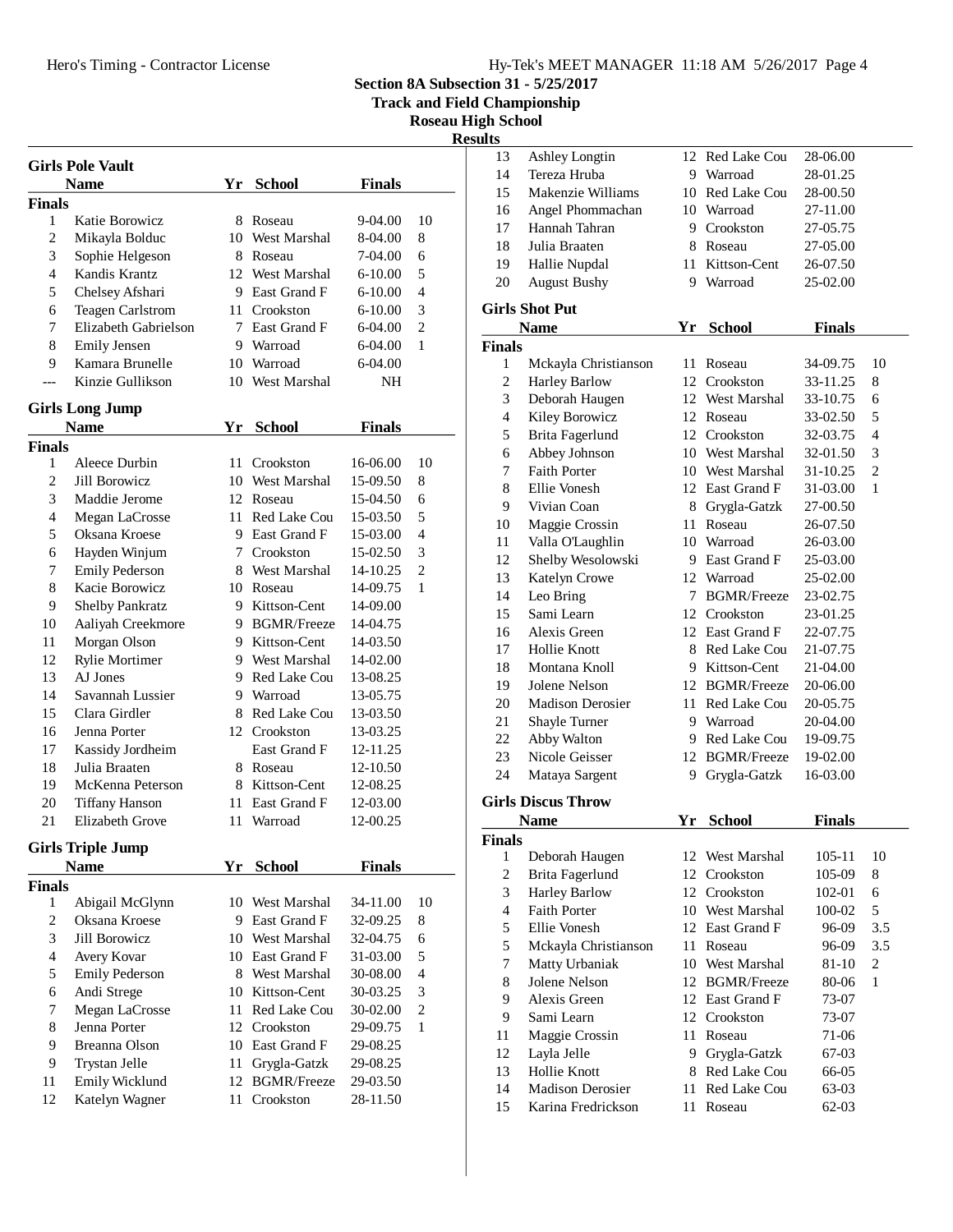**Section 8A Subsection 31 - 5/25/2017**

**Track and Field Championship**

**Roseau High School Results**

|                  | Ŀ<br>(Girls Discus Throw)<br>Finals       |    |                    |               |    |  |  |  |
|------------------|-------------------------------------------|----|--------------------|---------------|----|--|--|--|
|                  | <b>Name</b>                               |    | Yr School          | <b>Finals</b> |    |  |  |  |
| 16               | Katie Rarick                              | 11 | Fisher             | 57-06         |    |  |  |  |
| 17               | Katelyn Crowe                             |    | 12 Warroad         | 57-00         |    |  |  |  |
| 18               | Valla O'Laughlin                          |    | 10 Warroad         | 56-04         |    |  |  |  |
| 19               | Montana Knoll                             |    | 9 Kittson-Cent     | 49-03         |    |  |  |  |
| 20               | Shayle Turner                             |    | 9 Warroad          | 48-01         |    |  |  |  |
| 21               | Nicole Geisser                            |    | 12 BGMR/Freeze     | 44-11         |    |  |  |  |
| 21               | Shayla Lallier                            |    | 11 Red Lake Cou    | 44-11         |    |  |  |  |
| $---$            |                                           | 7  | <b>BGMR/Freeze</b> | <b>ND</b>     |    |  |  |  |
|                  | Leo Bring                                 |    | 9 East Grand F     | ND            |    |  |  |  |
| ---              | Shelby Wesolowski                         |    |                    |               |    |  |  |  |
|                  | <b>Boys 100 Meter Dash</b>                |    |                    |               |    |  |  |  |
|                  | <b>Name</b>                               |    | Yr School          | <b>Finals</b> |    |  |  |  |
| <b>Finals</b>    |                                           |    |                    |               |    |  |  |  |
| 1                | Mason Wang                                |    | 11 Crookston       | 11.58         | 10 |  |  |  |
| $\overline{c}$   | Ben Olson                                 |    | 8 Roseau           | 12.09         | 8  |  |  |  |
| 3                | Jackson Galstad                           |    | 10 East Grand F    | 12.14         | 6  |  |  |  |
| 4                | Koby Phongsavath                          |    | 10 Warroad         | 12.34         | 5  |  |  |  |
| 5                | Jonah Provance                            |    | 11 Roseau          | 12.43         | 4  |  |  |  |
| 6                | Reese Radi                                |    | 10 Fisher          | 12.52         | 3  |  |  |  |
| 7                | Elliot Olson                              |    | 12 Roseau          | 12.58         | 2  |  |  |  |
| 8                | Maguire Stanislawski                      |    | 10 East Grand F    | 12.66         | 1  |  |  |  |
| 9                | Moses Jensen                              |    | 8 Grygla-Gatzk     | 12.81         |    |  |  |  |
| 9                | <b>Bill White</b>                         |    | 10 Fisher          | 12.81         |    |  |  |  |
| 11               | <b>Mason Bring</b>                        |    | 9 BGMR/Freeze      | 12.83         |    |  |  |  |
| 12               | <b>Tanner Foss</b>                        |    | 11 BGMR/Freeze     | 12.99         |    |  |  |  |
| 13               | Veashein Philajack                        | 7  | Warroad            | 13.03         |    |  |  |  |
| 14               | Isaiah Barlow                             |    | 9 Crookston        | 13.12         |    |  |  |  |
| 15               | Tobias Leprell                            |    | 11 West Marshal    | 13.22         |    |  |  |  |
| 16               | Shaun Nelson                              |    | 10 Crookston       | 13.36         |    |  |  |  |
| 17               | Eric Camacho                              |    | 10 Red Lake Cou    | 13.44         |    |  |  |  |
| 18               | Kalvin Keomany                            |    | 9 Warroad          | 13.71         |    |  |  |  |
| 19               | Ethan Langerud                            |    | 11 East Grand F    | 13.96         |    |  |  |  |
| 20               | Britain Arlt                              |    | 9 Red Lake Cou     | 14.09         |    |  |  |  |
| 21               | <b>Andrew Mathison</b>                    |    | 11 Fisher          | 14.10         |    |  |  |  |
| 22               | Felix Jensen                              |    | 9 Grygla-Gatzk     | 14.14         |    |  |  |  |
| 23               | Koby Johnson                              |    | 10 West Marshal    | 14.21         |    |  |  |  |
| ---              | Josh Koehmstedt                           | 12 | <b>BGMR/Freeze</b> | NT            |    |  |  |  |
|                  | Erich Rittmann                            |    | 10 West Marshal    | NT            |    |  |  |  |
|                  | Jake Olson                                | 8  | Grygla-Gatzk       | NT            |    |  |  |  |
|                  |                                           |    |                    |               |    |  |  |  |
|                  | <b>Boys 200 Meter Dash</b><br><b>Name</b> |    | Yr School          | <b>Finals</b> |    |  |  |  |
| <b>Finals</b>    |                                           |    |                    |               |    |  |  |  |
| 1                | Mason Wang                                |    | 11 Crookston       | 23.50         | 10 |  |  |  |
| $\boldsymbol{2}$ | Dylan Cain                                |    | 11 Warroad         | 23.96         | 8  |  |  |  |
| 3                | Casey Kallock                             |    | 11 East Grand F    | 24.25         | 6  |  |  |  |
| 4                | Willy George                              |    | 12 Warroad         | 24.84         | 5  |  |  |  |
| 5                | Ben Olson                                 |    |                    |               |    |  |  |  |
|                  |                                           |    | 8 Roseau           | 24.93         | 4  |  |  |  |
| 6                | Noah Kiel                                 |    | 8 Crookston        | 25.87         | 3  |  |  |  |
| 7                | Reese Radi                                |    | 10 Fisher          | 25.89         | 2  |  |  |  |
| 8                | Walker Blank                              |    | 10 BGMR/Freeze     | 25.90         | 1  |  |  |  |
| 9                | Lukas Meier                               |    | 10 Crookston       | 25.98         |    |  |  |  |
| 10               | <b>Adam Sorenson</b>                      | 11 | Fisher             | 26.24         |    |  |  |  |
|                  |                                           |    |                    |               |    |  |  |  |

| 11                 | Maguire Stanislawski         | 10   | East Grand F       | 26.25          |              |
|--------------------|------------------------------|------|--------------------|----------------|--------------|
| 12                 | Nels Braaten                 | 11.  | Roseau             | 26.39          |              |
| 13                 | Jeremiah Bender              | 8    | Roseau             | 26.80          |              |
| 14                 | Moses Jensen                 |      | 8 Grygla-Gatzk     | 27.11          |              |
| 15                 | Colton Olson                 |      | 10 Warroad         | 27.13          |              |
| 16                 | <b>Tanner Foss</b>           | 11.  | <b>BGMR/Freeze</b> | 27.16          |              |
| 17                 | Thomas Pietruszewski         |      | 9 West Marshal     | 27.62          |              |
| 18                 | Hudson McMillin              |      | 9 Grygla-Gatzk     | 27.83          |              |
| 19                 | Joshua Nelson                |      | 9 East Grand F     | 28.66          |              |
| 20                 | <b>Britain Arlt</b>          |      | 9 Red Lake Cou     | 29.52          |              |
| 21                 | <b>Andrew Mathison</b>       |      | 11 Fisher          | 29.65          |              |
| 22                 | Eric Camacho                 |      | 10 Red Lake Cou    | 30.56          |              |
| 23                 | Koby Johnson                 |      | 10 West Marshal    | 31.12          |              |
| 24                 | Erich Rittmann               |      | 10 West Marshal    | 31.58          |              |
| 25                 | Andrew Jones                 |      | 10 Grygla-Gatzk    | 32.22          |              |
| 26                 | Lane Renner                  |      | 9 Red Lake Cou     | 33.31          |              |
|                    |                              |      |                    |                |              |
|                    | <b>Boys 400 Meter Dash</b>   |      |                    |                |              |
|                    | <b>Name</b>                  | Yr   | <b>School</b>      | <b>Finals</b>  |              |
| <b>Finals</b><br>1 | <b>Austin Clifton</b>        |      | 12 East Grand F    |                | 10           |
| $\overline{c}$     |                              |      | 11 Warroad         | 52.48          |              |
| 3                  | Dylan Cain<br>Marcus Crayton |      | 9 Fisher           | 53.01<br>53.57 | 8<br>6       |
| $\overline{4}$     | <b>Blake Moen</b>            |      | 8 East Grand F     | 53.68          | 5            |
| 5                  | Luke Tangen                  |      | 10 Roseau          | 55.64          | 4            |
| 6                  | Adam Sorenson                |      | 11 Fisher          | 56.67          | 3            |
| 7                  | <b>Ryan Swenson</b>          |      | 12 Crookston       | 58.20          | $\mathbf{2}$ |
| 8                  | Mateus F.c. leite            |      | 12 Roseau          | 59.51          | 1            |
| 9                  | Evan Grove                   |      | 9 Warroad          | 1:00.17        |              |
| 10                 | Colton Weiland               |      | 11 Crookston       | 1:00.78        |              |
| 11                 | Ryan Peterson                |      | 10 West Marshal    | 1:00.96        |              |
| 12                 | Ryden Jacobson               | 11 - | Roseau             | 1:01.01        |              |
| 13                 | Chris Kazmierczak            |      | 10 Crookston       | 1:01.65        |              |
| 14                 | Thomas Pietruszewski         |      | 9 West Marshal     | 1:03.51        |              |
| 15                 | Joshua Nelson                |      | 9 East Grand F     | 1:04.56        |              |
| 16                 | <b>Aaron Jones</b>           |      | 10 Grygla-Gatzk    | 1:04.91        |              |
| 17                 | Britain Arlt                 |      | 9 Red Lake Cou     | 1:05.38        |              |
| 18                 | Eric Camacho                 |      | 10 Red Lake Cou    | 1:07.58        |              |
| 19                 | Felix Jensen                 | 9.   | Grygla-Gatzk       | 1:08.70        |              |
| 20                 | <b>Jared Haack</b>           | 8    | Grygla-Gatzk       | 1:16.54        |              |
| 21                 | <b>Brody Moen</b>            | 8    | Red Lake Cou       | 1:17.29        |              |
|                    |                              |      |                    |                |              |

## **Boys 800 Meter Run**

| <b>Name</b>   |                     | Yr | <b>School</b>      | <b>Finals</b> |                               |
|---------------|---------------------|----|--------------------|---------------|-------------------------------|
| <b>Finals</b> |                     |    |                    |               |                               |
| 1             | Zach Heppner        |    | 11 Warroad         | 2:12.21       | 10                            |
| 2             | Chris Longtin       | 9. | Red Lake Cou       | 2:14.43       | 8                             |
| 3             | Ben Regorrah        |    | 12 East Grand F    | 2:16.53       | 6                             |
| 4             | Jaden Lubarski      |    | 10 Crookston       | 2:21.25       | 5                             |
| 5             | Joseph Magnusson    |    | 12 Roseau          | 2:21.89       | 4                             |
| 6             | Erick Laznicka      |    | 10 Roseau          | 2:24.04       | 3                             |
| 7             | Mohamud Yusuf       |    | 10 East Grand F    | 2:24.10       | $\mathfrak{D}_{\mathfrak{p}}$ |
| 8             | <b>Trey Nichols</b> | 8  | <b>BGMR/Freeze</b> | 2:24.73       | 1                             |
| 9             | Collin Porter       |    | 10 East Grand F    | 2:26.83       |                               |
| 10            | Jacob Zacha         |    | West Marshal       | 2:29.21       |                               |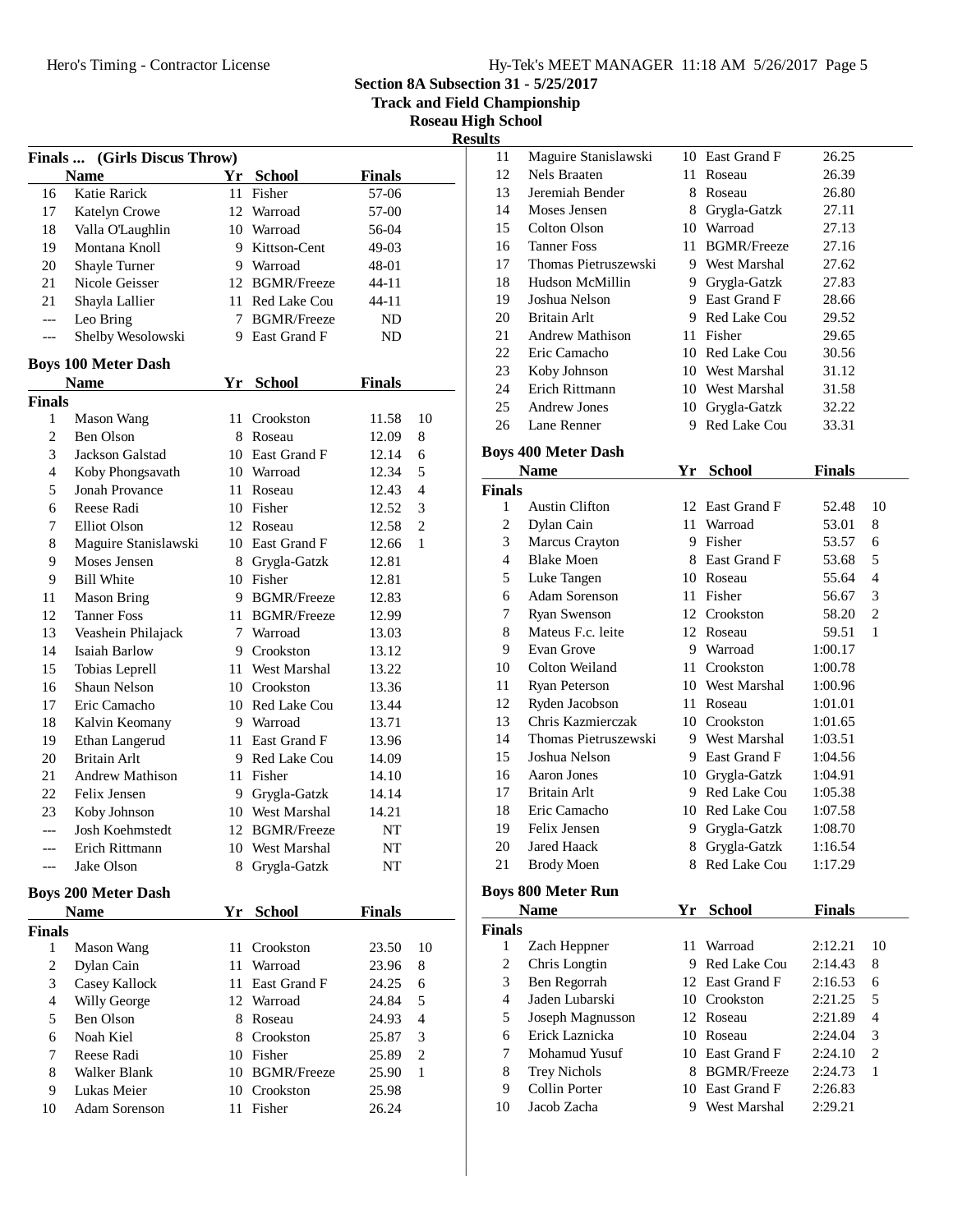**Section 8A Subsection 31 - 5/25/2017**

**Track and Field Championship**

**Roseau High School**

**Results**

|                          |                                    |    |                                   |                | Κt                       |
|--------------------------|------------------------------------|----|-----------------------------------|----------------|--------------------------|
|                          | Finals  (Boys 800 Meter Run)       |    |                                   |                |                          |
|                          | <b>Name</b>                        | Yr | <b>School</b>                     | <b>Finals</b>  |                          |
| 11                       | Cameron Weiland                    |    | 8 Crookston                       | 2:36.02        |                          |
| ---                      | <b>Anthony Borges</b>              |    | 12 Crookston                      | <b>SCR</b>     |                          |
|                          | <b>Boys 1600 Meter Run</b>         |    |                                   |                |                          |
|                          | <b>Name</b>                        |    | Yr School                         | <b>Finals</b>  |                          |
| Finals                   |                                    |    |                                   |                |                          |
| 1                        | Cole Nowacki                       |    | 9 East Grand F                    | 4:45.18        | 10                       |
| $\mathfrak{2}$           | Zach Heppner                       |    | 11 Warroad                        | 4:50.51        | 8                        |
| $\mathfrak{Z}$           | Aaron Springer                     |    | 12 Fisher                         | 4:58.17        | 6                        |
| $\overline{4}$           | <b>Ben Brantner</b>                |    | 9 Crookston                       | 4:59.74        | 5                        |
| 5                        | Chris Longtin                      |    | 9 Red Lake Cou                    | 5:02.18        | $\overline{4}$           |
| 6                        | Kyle Erickson                      |    | 9 Roseau                          | 5:08.05        | 3                        |
| 7                        | Ben Regorrah                       |    | 12 East Grand F                   | 5:10.98        | $\overline{2}$           |
| 8                        | Zak Anderson                       |    | 11 BGMR/Freeze                    | 5:11.53        | $\mathbf{1}$             |
| 9                        | Tyson Mahar                        |    | 8 East Grand F                    | 5:12.32        |                          |
| 10                       | Collin Walsh                       |    | 8 BGMR/Freeze                     | 5:19.91        |                          |
| 11                       | Erick Laznicka                     |    | 10 Roseau                         | 5:20.52        |                          |
| 12                       | David Nelson                       |    | 8 Roseau                          | 5:22.25        |                          |
| 13                       | James Pederson                     |    | 8 West Marshal                    | 5:23.01        |                          |
| 14                       | Austin Szczepanski                 | 11 | West Marshal                      | 5:29.75        |                          |
| 15                       | Logan Youngstrand                  | 7  | <b>BGMR/Freeze</b>                | 5:39.09        |                          |
| 16                       | Karsten Isaacson                   |    | 8 Crookston                       | 5:44.51        |                          |
| 17                       | Cameron Weiland                    |    | 8 Crookston                       | 5:48.28        |                          |
| 18                       | Victor Anselmo                     |    | 10 Warroad                        | 5:50.88        |                          |
| 19                       | William Johnson                    | 8  | Warroad                           | 5:59.04        |                          |
|                          | <b>Boys 3200 Meter Run</b>         |    |                                   |                |                          |
|                          | <b>Name</b>                        | Yr | <b>School</b>                     | <b>Finals</b>  |                          |
| Finals                   |                                    |    |                                   |                |                          |
| 1                        | Ben Andringa                       |    | 9 Crookston                       | 10:32.60       | 10                       |
| $\overline{c}$           | <b>Brett Erickson</b>              |    | 11 Roseau                         | 10:36.16       | 8                        |
| 3                        | Cole Nowacki                       |    | 9 East Grand F                    | 10:43.90       | 6                        |
| $\overline{4}$           | Aaron Springer                     |    | 12 Fisher                         | 10:47.31       | 5                        |
| 5                        | Ian Medicraft                      |    | 12 Roseau                         | 10:56.87       | $\overline{4}$           |
| 6                        | Hayden Reitmeier                   |    | 9 Fisher                          | 11:24.07       | 3                        |
| 7                        | <b>Tyson Mahar</b>                 | 8  | East Grand F                      | 11:25.54       | $\overline{c}$           |
| 8                        | <b>Winston Novacek</b>             |    | 10 Roseau                         | 11:28.61       | 1                        |
| 9                        | Sakariye Ismail                    | 10 | East Grand F                      | 11:50.20       |                          |
| 10                       | <b>Riley Clausen</b>               | 7  | West Marshal                      | 12:08.46       |                          |
|                          |                                    |    |                                   |                |                          |
| 11                       | Luke Hruby                         | 7  | Warroad                           | 12:29.48       |                          |
| 12                       | Owen Marvin                        |    | 10 Warroad                        | 12:33.03       |                          |
| 13                       | Damian Navraez                     |    | 10 Crookston                      | 12:50.98       |                          |
|                          | <b>Boys 110 Meter Hurdles</b>      |    |                                   |                |                          |
|                          | <b>Name</b>                        | Yr | <b>School</b>                     | <b>Finals</b>  |                          |
|                          |                                    |    |                                   |                |                          |
| 1                        | Tom Gryskiewicz                    | 12 | West Marshal                      | 16.31          | 10                       |
| $\mathfrak{2}$           | <b>Ellert Adamek</b>               | 11 | <b>BGMR/Freeze</b>                | 16.32          | 8                        |
| <b>Finals</b><br>3       | Gabe Gracza                        | 11 | Roseau                            | 17.02          | 6                        |
| $\overline{\mathcal{L}}$ | Wyatt Hamre                        | 11 | West Marshal                      | 18.92          | 5                        |
| 5                        | Tyler Estabrook                    |    | 10 West Marshal                   | 18.99          | $\overline{\mathcal{L}}$ |
| 6<br>7                   | <b>Weston Bring</b><br>Rudy Juarez |    | 10 BGMR/Freeze<br>10 East Grand F | 19.04<br>19.47 | 3<br>2                   |

| uıts           |                                         |    |                         |               |                |
|----------------|-----------------------------------------|----|-------------------------|---------------|----------------|
| 8              | Noah Abrahamson                         |    | 12 Roseau               | 19.68         | 1              |
| 9              | Nick Danielson                          |    | 12 Roseau               | 23.22         |                |
|                | <b>Boys 300 Meter Hurdles</b>           |    |                         |               |                |
|                | <b>Name</b>                             |    | Yr School               | <b>Finals</b> |                |
| <b>Finals</b>  |                                         |    |                         |               |                |
| 1              | <b>Ellert Adamek</b>                    | 11 | <b>BGMR/Freeze</b>      | 42.86         | 10             |
| 2              | Gabe Gracza                             | 11 | Roseau                  | 43.50         | 8              |
| 3              | Cade Salentine                          |    | 11 Crookston            | 44.53         | 6              |
| $\overline{4}$ | Wyatt Hamre                             |    | 11 West Marshal         | 45.76         | 5              |
| 5              | <b>Weston Bring</b>                     |    | 10 BGMR/Freeze          | 46.06         | 4              |
| 6              | <b>Tyler Estabrook</b>                  |    | 10 West Marshal         | 48.83         | 3              |
| 7              | Elliot Olson                            |    | 12 Roseau               | 48.84         | $\overline{c}$ |
| 8              |                                         |    | 9 East Grand F          |               | 1              |
| 9              | <b>Colton Dauksavage</b><br>Zach Fevold |    |                         | 49.11         |                |
|                |                                         |    | 11 Roseau               | 49.98         |                |
| 10             | Rudy Juarez                             |    | 10 East Grand F         | 51.19         |                |
| 11             | Zach McGlynn                            |    | 8 West Marshal          | 52.86         |                |
| 12             | <b>Carter Vasek</b>                     |    | 7 East Grand F          | 53.00         |                |
| 13             | Logan Waage                             |    | 10 BGMR/Freeze          | 53.54         |                |
| 14             | Elijah Laduke                           |    | 7 Warroad               | 58.83         |                |
| 15             | Luke Hruby                              |    | 7 Warroad               | 58.96         |                |
|                | <b>Boys 4x100 Meter Relay</b>           |    |                         |               |                |
|                | Team                                    |    | <b>Relay</b>            | <b>Finals</b> |                |
| <b>Finals</b>  |                                         |    |                         |               |                |
| 1              | West Marshall                           |    |                         | 46.51         | 10             |
|                | 1) Isaac Durand 10                      |    | 2) Tom Gryskiewicz 12   |               |                |
|                | 3) Jordan Anderson 11                   |    | 4) Matthew Korynta 12   |               |                |
| 2              | Crookston                               |    |                         | 48.15         | 8              |
|                | 1) Cade Salentine 11                    |    | 2) Lukas Meier 10       |               |                |
|                | 3) Noah Kiel 8                          |    | 4) Anthony Borges 12    |               |                |
| 3              | Roseau                                  |    |                         | 48.38         | 6              |
|                | 1) Noah Abrahamson 12                   |    | 2) Elliot Olson 12      |               |                |
|                | 3) Jacob LePard 12                      |    | 4) Jonah Provance 11    |               |                |
| 4              | <b>East Grand Forks</b>                 |    |                         | 50.02         | 5              |
|                | 1) Maguire Stanislawski 10              |    | 2) Bobby Jorde 8        |               |                |
|                | 3) Colton Dauksavage 9                  |    | 4) Carter Vasek 7       |               |                |
| 5              | <b>BGMR/Freeze</b>                      |    |                         | 50.40         | 4              |
|                | 1) Walker Blank 10                      |    | 2) Gonzalo Bodemer 10   |               |                |
|                | 3) Logan Waage 10                       |    | 4) Tanner Foss 11       |               |                |
| 6              | Warroad                                 |    |                         | 50.50         | 3              |
|                | 1) Andrew Phosy 10                      |    | 2) Willy George 12      |               |                |
|                | 3) Koby Phongsavath 10                  |    | 4) Veashein Philajack 7 |               |                |
| 7              | Grygla-Gatzke                           |    |                         | 51.05         | 2              |
|                | 1) Jaden Kiesow 10                      |    | 2) Hudson McMillin 9    |               |                |
|                | 3) Ben Groven 11                        |    | 4) Moses Jensen 8       |               |                |
|                | <b>Boys 4x200 Meter Relay</b>           |    |                         |               |                |
|                | Team                                    |    | <b>Relay</b>            | <b>Finals</b> |                |
| <b>Finals</b>  |                                         |    |                         |               |                |

| наіз         |                         |                      |    |
|--------------|-------------------------|----------------------|----|
| $\mathbf{1}$ | <b>East Grand Forks</b> | 1:35.68              | 10 |
|              | 1) Casey Kallock 11     | 2) Blake Moen 8      |    |
|              | 3) Jackson Galstad 10   | 4) Austin Clifton 12 |    |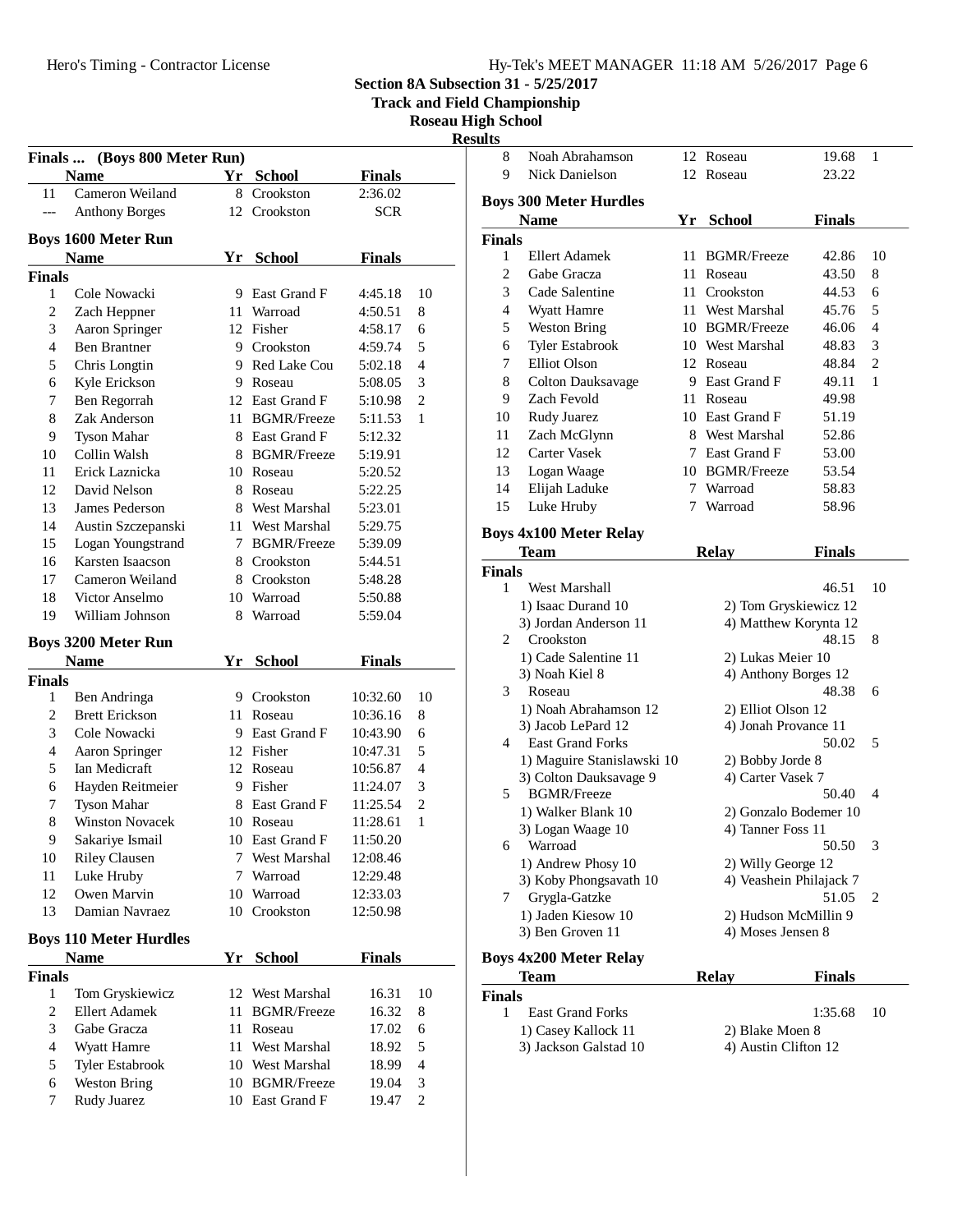**Section 8A Subsection 31 - 5/25/2017**

**Track and Field Championship**

**Roseau High School**

**Resul** 

|                          | Finals  (Boys 4x200 Meter Relay) |                               |    |
|--------------------------|----------------------------------|-------------------------------|----|
|                          | Team                             | <b>Relay</b><br><b>Finals</b> |    |
| $\overline{c}$           | Crookston                        | 1:36.31                       | 8  |
|                          | 1) Cade Salentine 11             | 2) Lukas Meier 10             |    |
|                          | 3) Noah Kiel 8                   | 4) Mason Wang 11              |    |
| 3                        | Roseau                           | 1:40.80                       | 6  |
|                          | 1) Luke Tangen 10                | 2) Jacob LePard 12            |    |
|                          | 3) Jeremiah Bender 8             | 4) Jonah Provance 11          |    |
| $\overline{\mathcal{A}}$ | <b>BGMR/Freeze</b>               | 1:42.92                       | 5  |
|                          | 1) Zak Anderson 11               | 2) Mason Bring 9              |    |
|                          | 3) Ellert Adamek 11              | 4) Walker Blank 10            |    |
|                          | West Marshall                    |                               | DQ |
|                          | 1) Isaac Durand 10               | 2) Tom Gryskiewicz 12         |    |
|                          | 3) Jordan Anderson 11            | 4) Matthew Korynta 12         |    |
|                          | Warroad                          |                               | DQ |
|                          | 1) Andrew Phosy 10               | 2) Veashein Philajack 7       |    |
|                          | 3) Koby Phongsavath 10           | 4) Willy George 12            |    |
|                          | <b>Boys 4x400 Meter Relay</b>    |                               |    |
|                          | Team                             | <b>Relay</b><br><b>Finals</b> |    |
| Finals                   |                                  |                               |    |
| 1                        | <b>East Grand Forks</b>          | 3:38.40                       | 10 |
|                          | 1) Casey Kallock 11              | 2) Blake Moen 8               |    |
|                          | 3) Jackson Galstad 10            | 4) Austin Clifton 12          |    |
| 2                        | Roseau                           | 3:44.90                       | 8  |
|                          | 1) Jeremiah Bender 8             | 2) Ben Olson 8                |    |
|                          | 3) Brett Erickson 11             | 4) Luke Tangen 10             |    |
| 3                        | Warroad                          | 3:47.76                       | 6  |
|                          | 1) Andrew Phosy 10               | 2) Davis Tran 12              |    |
|                          | 3) Dylan Cain 11                 | 4) Zach Heppner 11            |    |
| $\overline{\mathcal{L}}$ | Fisher                           | 3:57.16                       | 5  |
|                          | 1) Marcus Crayton 9              | 2) Hayden Reitmeier 9         |    |
|                          | 3) Adam Sorenson 11              | 4) Aaron Springer 12          |    |
| 5                        | Crookston                        | 4:07.14                       | 4  |
|                          | 1) Ryan Swenson 12               | 2) Colton Weiland 11          |    |
|                          | 3) Chris Kazmierczak 10          | 4) Isaiah Barlow 9            |    |
| 6                        | <b>BGMR/Freeze</b>               | 4:12.44                       | 3  |
|                          | 1) Logan Waage 10                | 2) Trey Nichols 8             |    |
|                          | 3) Collin Walsh 8                | 4) Logan Youngstrand 7        |    |
| 7                        | West Marshall                    | 4:17.74                       | 2  |
|                          | 1) Thomas Pietruszewski 9        | 2) Ryan Peterson 10           |    |
|                          | 3) James Pederson 8              | 4) Jacob Zacha 9              |    |

## **Boys 4x800 Meter Relay**

| Team                         | Relav | Finals                 |    |
|------------------------------|-------|------------------------|----|
| <b>Finals</b>                |       |                        |    |
| Crookston                    |       | 8:51.91                | 10 |
| 1) Jaden Lubarski 10         |       | 2) Colton Weiland 11   |    |
| 3) Ryan Swenson 12           |       | 4) Ben Andringa 9      |    |
| 2<br>Roseau                  |       | 8:52.55<br>- 8         |    |
| 1) Brett Erickson 11         |       | 2) Joseph Magnusson 12 |    |
| 3) Ian Medicraft 12          |       | 4) Winston Novacek 10  |    |
| <b>East Grand Forks</b><br>3 |       | 9:48.94<br>6           |    |
| 1) Collin Porter 10          |       | 2) Sakariye Ismail 10  |    |
| 3) Mohamud Yusuf 10          |       | 4) Joshua Nelson 9     |    |
|                              |       |                        |    |

| sults              |                                      |                   |                              |               |                |  |
|--------------------|--------------------------------------|-------------------|------------------------------|---------------|----------------|--|
| 4                  | <b>BGMR/Freeze</b>                   |                   |                              | 9:48.94       | 5              |  |
|                    | 1) Logan Youngstrand 7               | 2) Trey Nichols 8 |                              |               |                |  |
|                    | 3) Collin Walsh 8                    | 4) Hunter Rud 9   |                              |               |                |  |
| 5                  | West Marshall                        |                   |                              | 9:50.62       | 4              |  |
|                    | 1) James Pederson 8                  |                   | 2) Jacob Zacha 9             |               |                |  |
|                    | 3) Riley Clausen 7                   |                   | 4) Austin Szczepanski 11     |               |                |  |
| 6                  | Warroad                              |                   |                              | 10:28.48      | 3              |  |
|                    | 1) Victor Anselmo 10                 |                   | 2) Owen Marvin 10            |               |                |  |
|                    | 3) Jarom Musgrove 12                 |                   | 4) Jacob Davis 9             |               |                |  |
|                    | <b>Boys High Jump</b>                |                   |                              |               |                |  |
|                    | <b>Name</b>                          | Yr                | <b>School</b>                | <b>Finals</b> |                |  |
| <b>Finals</b>      |                                      |                   |                              |               |                |  |
| 1                  | Jacob LePard                         |                   | 12 Roseau                    | 5-11.00       | 10             |  |
| 2                  | Chris McGlynn                        |                   | 12 West Marshal              | 5-09.00       | 8              |  |
| 3                  | <b>Isaac Durand</b>                  |                   | 10 West Marshal              | 5-07.00       | 6              |  |
| $\overline{4}$     | Adam LePard                          |                   | 10 Roseau                    | 5-05.00       | 5              |  |
| 5                  | Ryden Jacobson                       | 11 -              | Roseau                       | 5-05.00       | 3.5            |  |
| 5                  | Ben Groven                           | 11                | Grygla-Gatzk                 | 5-05.00       | 3.5            |  |
| 7                  | Wyatt Bannerman                      |                   | 12 BGMR/Freeze               | 5-05.00       | 2              |  |
| 8                  | <b>Colton Dauksavage</b>             |                   | 9 East Grand F               | 5-05.00       | 1              |  |
| 9                  | Zach McGlynn                         | 8                 | West Marshal                 | 5-01.00       |                |  |
| $---$              | Karsten Isaacson                     |                   | 8 Crookston                  | NH            |                |  |
| ---                | Jarom Musgrove                       |                   | 12 Warroad                   | NH            |                |  |
|                    | <b>Ellert Adamek</b>                 |                   | 11 BGMR/Freeze               | NΗ            |                |  |
| ---                | <b>Weston Bring</b>                  |                   | 10 BGMR/Freeze               | NH            |                |  |
|                    |                                      |                   |                              |               |                |  |
|                    |                                      |                   |                              |               |                |  |
|                    | <b>Boys Pole Vault</b>               |                   |                              |               |                |  |
|                    | <b>Name</b>                          | Yr                | <b>School</b>                | <b>Finals</b> |                |  |
| <b>Finals</b><br>1 |                                      |                   | 12 West Marshal              | 14-00.00      | 10             |  |
| 2                  | Chris McGlynn<br>Lukas Meier         |                   | 10 Crookston                 | 12-03.00      | 8              |  |
| 3                  | Gabe Gracza                          | 11.               | Roseau                       | 11-09.00      | 6              |  |
| 4                  | Nels Braaten                         | 11-               | Roseau                       | 10-09.00      | 4.5            |  |
| $\overline{4}$     | <b>Mason Bring</b>                   | 9                 | <b>BGMR/Freeze</b>           | 10-09.00      | 4.5            |  |
| 6                  | Nathan Kotts                         |                   | 10 West Marshal              | 9-09.00       | 3              |  |
| 7                  | Ryan Peterson                        |                   | 10 West Marshal              | 9-03.00       | $\overline{c}$ |  |
| 8                  | Micah Krahn                          | 11 -              | Roseau                       | 9-03.00       | 1              |  |
| 9                  | <b>Weston Bring</b>                  |                   | 10 BGMR/Freeze               | 8-09.00       |                |  |
| 10                 | Rudy Juarez                          |                   | 10 East Grand F              | 8-03.00       |                |  |
| ---                | Josh Koehmstedt                      |                   | 12 BGMR/Freeze               | NH            |                |  |
| ---                | Owen Marvin                          | 10                | Warroad                      | NΗ            |                |  |
| ---                | Victor Anselmo                       |                   | 10 Warroad                   | NH            |                |  |
|                    |                                      |                   |                              |               |                |  |
|                    | <b>Boys Long Jump</b><br><b>Name</b> | Yr                | <b>School</b>                | <b>Finals</b> |                |  |
| <b>Finals</b>      |                                      |                   |                              |               |                |  |
| 1                  | Jacob LePard                         | 12                | Roseau                       | 21-01.50      | 10             |  |
| 2                  | Matthew Korynta                      | 12                | West Marshal                 | 20-00.00      | 8              |  |
| 3                  | Isaac Durand                         |                   | 10 West Marshal              | 19-00.50      | 6              |  |
| $\overline{4}$     | Koby Phongsavath                     |                   | 10 Warroad                   | 18-02.00      | 5              |  |
| 5                  | Jeremiah Bender                      |                   | 8 Roseau                     | 18-00.00      | $\overline{4}$ |  |
| 6                  | Cade Salentine                       | 11                | Crookston                    | 17-07.75      | 3              |  |
| 7                  | <b>Colton Dauksavage</b>             | 9.                | East Grand F<br>Grygla-Gatzk | 17-06.50      | $\overline{c}$ |  |